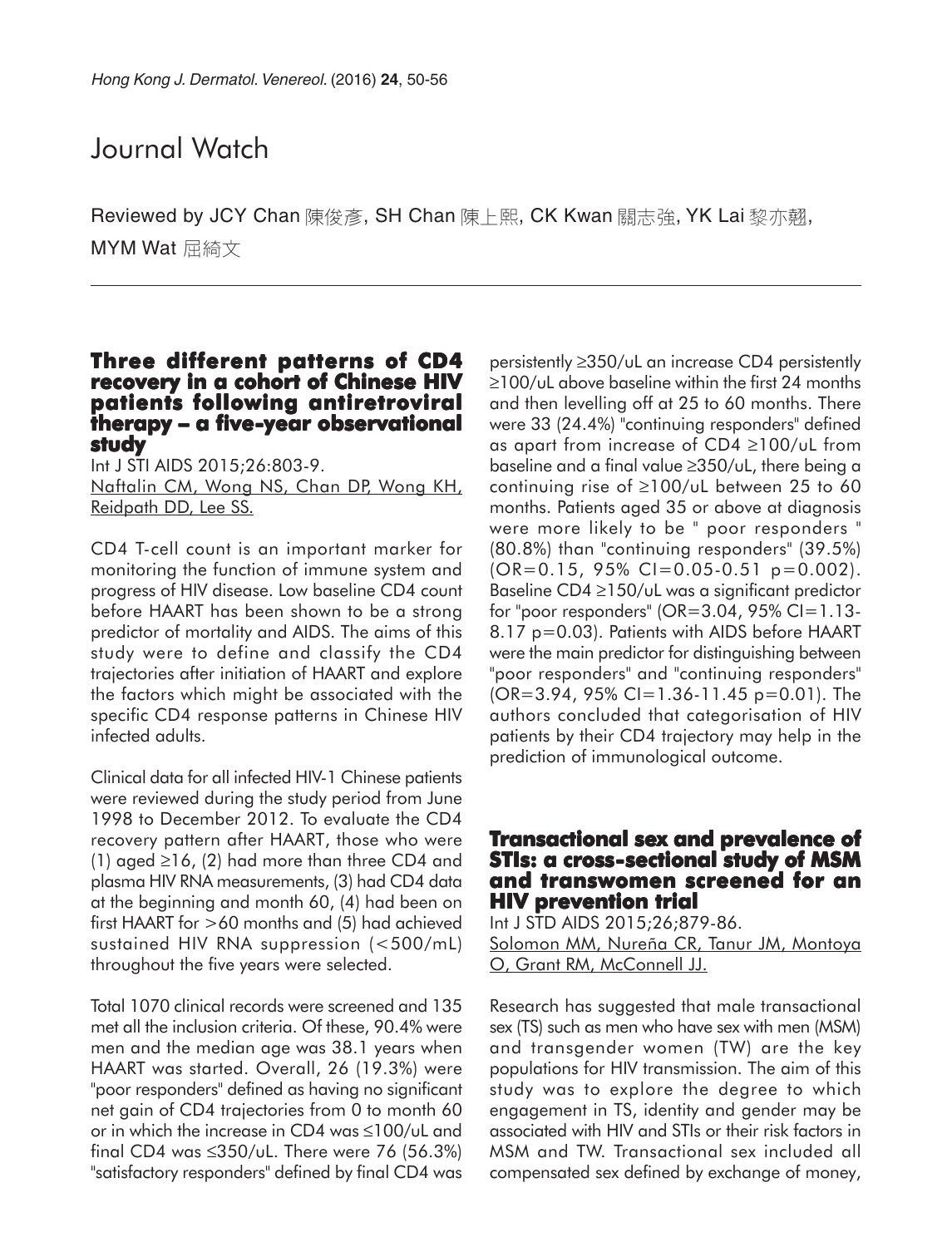gifts, shelter or drugs for sex with a partner in the last six months. It is also classified as (1) ever been paid for sex; (2) self-identified sex-worker; (3) never been paid for sex.

A total of 6.2% cases were self-identified sexworker and 45.9% as ever been paid for sex. Despite the fact that more half of case had participated in TS, only 7.2% reported that all three of their last three sexual partnerships were transactional. Therefore, the authors claimed that TS is widely prevalent but for most only occasionally practiced among MSM and TW. The never been paid group (compared to ever been paid) had a later sexual debut and later anal sexual debut (first sex: ever been paid: 13.5 years vs. never been paid: 14.5 years, p=0.001 and first anal sex: ever been paid: 14.9 years vs. never been paid: 16.0 years, p=0.008 respectively). The never been paid group had also higher levels of education (p<0.001) and had higher monthly income (p=0.005). They were also less likely to have encountered forced sex  $(p=0.004)$ , have over 150 lifetime sexual partners (p<0.001) and STIs (p=0.007). The self-identified sex-workers, when compared to ever or never been paid groups had lower education level (p<0.001), more frequently as bisexual (p<0.001) and less likely to have had an HIV test ( $p < 0.002$ ).

Compared to the MSM group, TW reported to have earlier first sexual experience (age at sexual debut: TW: 12.8 years vs. MSM: 14.3 years, p<0.001), earlier anal sexual debut (TW: 13.1 years vs. MSM: 16.1 years, p<0.001), left school at an earlier age (p<0.001) and higher incidence of recreational drugs abuse (TW: 47.3% vs. MSM: 36.6%, p<0.024). TW had more lifetime sexual partners (TW: 24.8% vs. MSM: 6.4%, p<0.001) and were more likely to have and STIs and HIV (TW: 16.8% vs. MSM: 12.5%, p<0.201) although not significant.

The authors concluded that transactional sex and being a transgender women are associated with a higher prevalence of sexually transmitted infections.

## **Can oral nonsteroidal antiinflammatory drugs play a role in prevention of basal cell carcinoma? A systemic review and metaanalysis** J Am Acad Dermatol 2016;74:108-19. Muranushi C, Olsen CM, Green AC, Pandeya N.

Regular use of non-steroidal anti-inflammatory drugs (NSAIDS) has been shown to reduce the risk of various kinds of cancers including some keratinocyte skin cancers. However, its role in preventing basal cell carcinoma (BCC) is still yet to be determined.

In this study, a search of PubMed, Web of Science and EMBASE up to 3 December 2014 was performed. Cohort, case-control studies and intervention studies examining the effect of oral aspirin or non-aspirin NSAIDs on BCC were included and a random effects meta-analysis model was used to obtain the pooled estimates. A total of 11 studies were included. Overall, a 10% reduction in BCC were noted among users of any NSAIDs (aspirin or non-aspirin), RR=0.9 (95%CI 0.84-0.97). Similarly an inverse association was observed in aspirin (RR=0.95; 95%CI 0.91-1.00) and non-aspirin NSAIDS (RR=0.93; 95%CI 0.86-1.02) users which was not statistically significant. Greater reduction was observed among high risk patients with a history of skin cancer or at high-risk of actinic keratosis. However, the authors emphasised that there were several limitations on the included studies. Most studies were based on pre-existing data, hence lacking the information on ultraviolet exposure, exact NSAIDs dosage and skin type. Also, NSAIDs bought over-the-counter cannot be assessed. Furthermore, the timing of NSAIDs use and diagnosis of BCC were not evaluated. Finally, the indications for NSAIDs, which may be a potential confounding factor for skin cancer development, were not assessed in these studies.

The authors concluded that NSAIDs use may help preventing BCC, especially in high risk patients. However, larger randomised controlled trials are required to confirm the finding.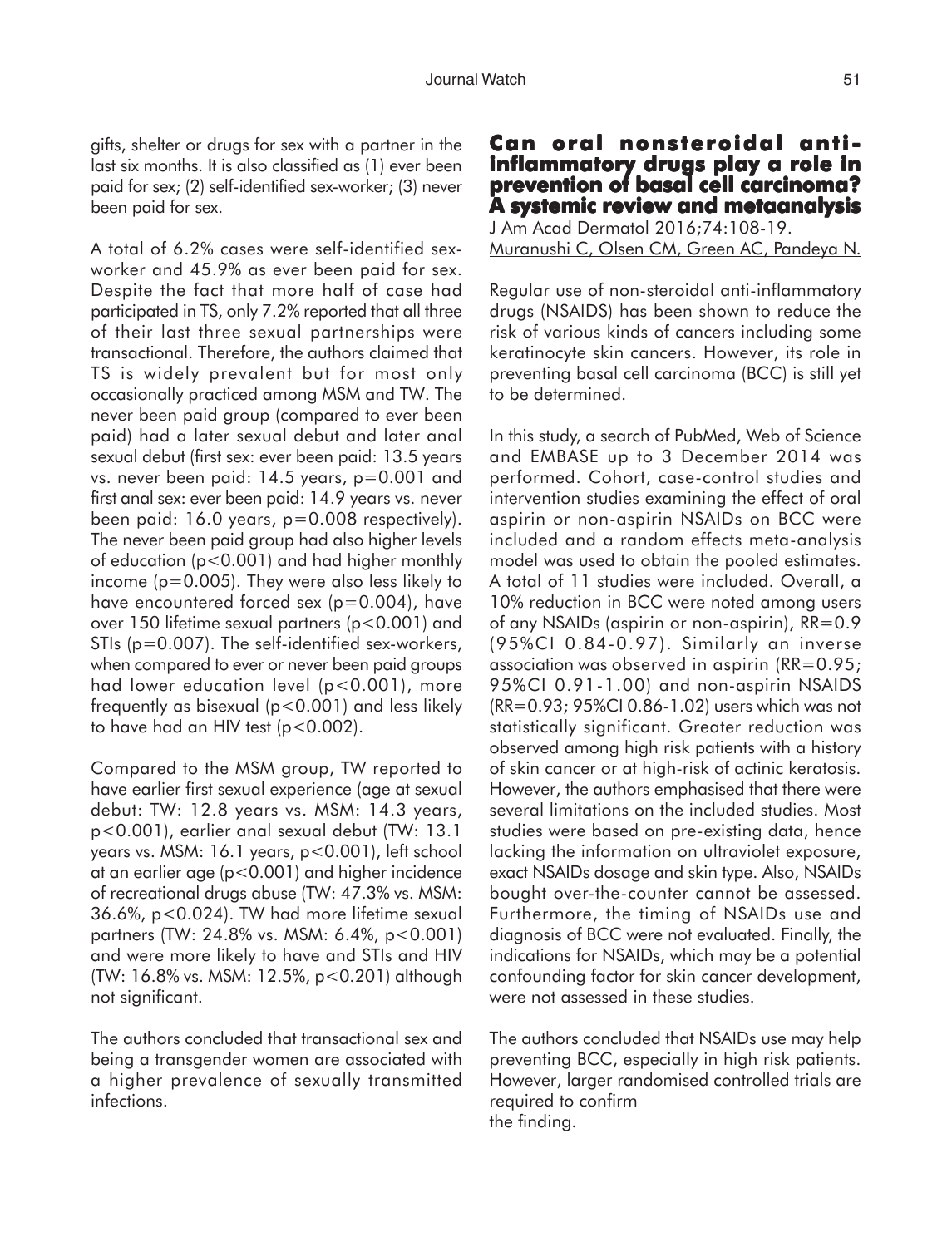## **Comorbid autoimmune diseases in patients with vitiligo: A crosssectional study**

Gill L, Zarbo A, Isedeh P, Lim HW, Hamzavi I. J Am Acad Dermatol 2016;74:295-302.

Vitiligo is well-known to be associated with autoimmune disease. However, its burden had not been well-studied in large scale studies. In this cross-sectional study, the authors reviewed all the records of vitiligo patients in Henry Ford Health System in Detroit, MI between January 2002 and October 2012. Patients with at least two visits and a diagnosis confirmed by a dermatologist were included. The prevalence of various diseases was compared with the prevalence of the US population, or world prevalence if US data was lacking.

A total of 1098 patients with vitiligo were identified, in which 20% had at least one concommittent autoimmune disease. Older age, later age of onset, extensive disease and longer duration of disease were possible associations. Thyroid disease was the most common disease association, with a 15-fold increase in prevalence of clinical thyroid disease observed when compared to the normal population, and females were at higher risk. This was followed by alopecia areata, which was a less frequently reported association in previous studies, and was also shown to have a significantly higher prevalence in vitiligo, especially in non-white patients. Other associated diseases included inflammatory bowel disease, pernicious anaemia, systemic lupus erythematosus, Guillain-Barre syndrome, discoid lupus, linear morphea, myasthenia gravis and Sjogren syndrome.

This study was limited by the single institution data and lack of a control group. However, based on the results, the authors recommended screening for thyroid function and look for symptoms and signs of systemic lupus erythematosus and neurological diseases and performed relevant investigations accordingly in managing patients with vitiligo.

## **Possible role of proenkephalin in psoriasis**

Nagui NA, Ezzat MA, Abdel Raheem HM, Rashed LA, Abozaid NA. Clin Exp Dermatol 2016;41:124-8.

Psoriasis is a chronic, systemic, inflammatory skin condition affecting predominantly skin and joints. The exact aetiology is still unknown, but is widely accepted to be multi-factorial in nature with components of genetic predisposition and various endogenous and exogenous factors. Proenkephalin (PENK) is an endogenous opioid polypeptide hormone that acts on specific opiate receptors found on nerve, mucosa and immunological cells. PENK receptors are normally expressed on skin cells. Upon activation, the cellular activities of keratinocytes and melanocytes will be altered. In previous studies, the expression of PENK has been shown to be increased in the skin of psoriatic patients. With background function in the immune system, it is postulated that PENK could have been regulated by immunological stimuli. The authors in the current study had assessed the possible roles of PENK in the patho-mechanism of psoriasis in order to identify the correlation between PENK expression and disease severity.

Twenty subjects with psoriasis and the same number of healthy controls were recruited into the study. Serological levels of PENK were compared between psoriatic patients and normal controls while tissue PENK levels obtained in the skin biopsies were compared between lesional and non-lesional skin among patients with psoriasis. In the current study, serum PENK levels were significantly higher in psoriatic subjects as compared to healthy controls (mean±SD, 264±120.59 versus 117.41±23.48) (*p*=0.03). Also, the tissue PENK level was significantly higher in the lesional than the non-lesional skin among psoriatic subjects (mean±SD, 129.33±33.96 versus 48.85±18.19) (*p*=0.02). However, the serological and tissue PENK levels did not correlate with disease severity, as denoted by the Psoriasis Area and Severity Index (PASI). The authors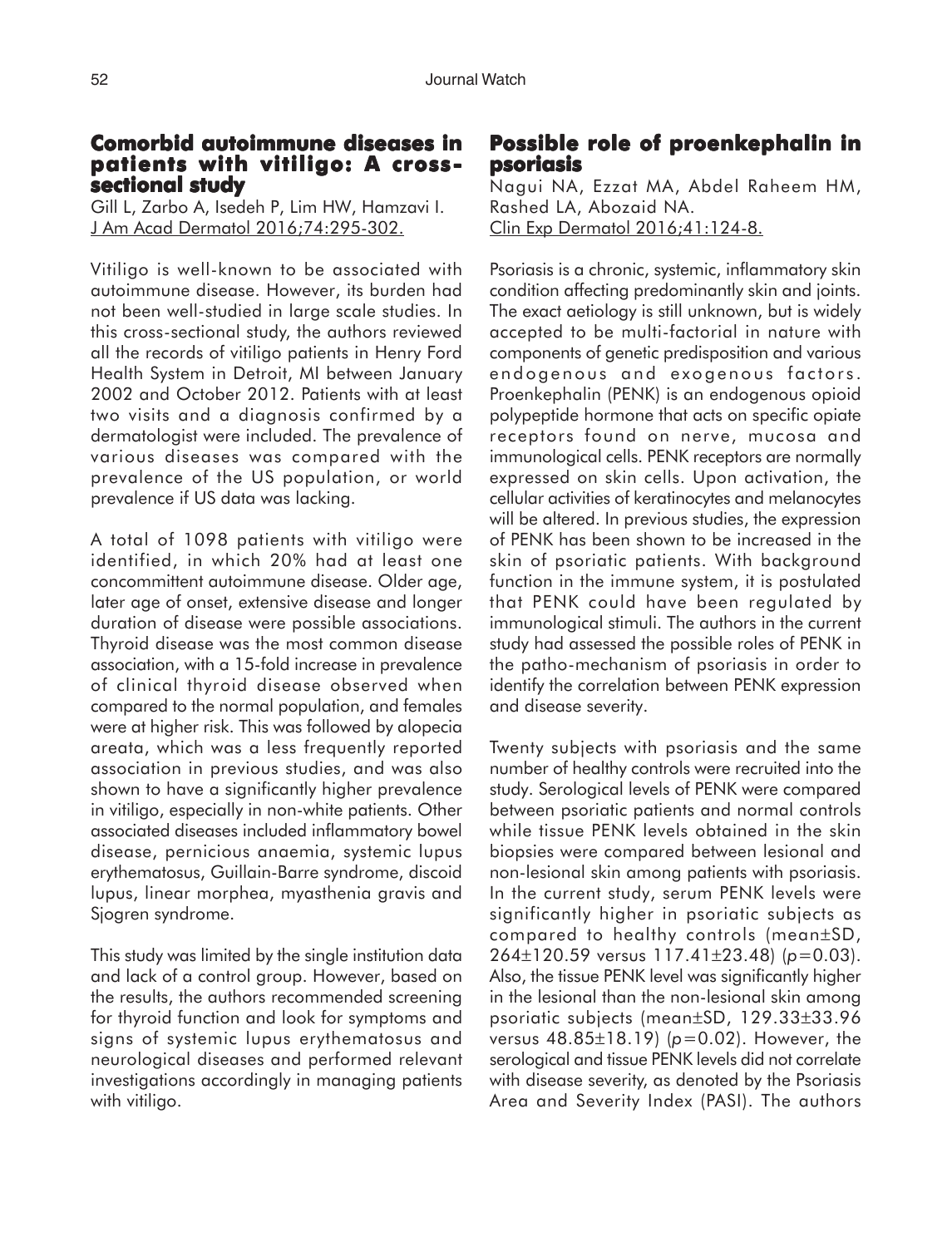concluded that PENK could be implicated in the pathogenesis of psoriasis, and development anti-PENK drugs may be one of the future directions in improving the current management of psoriasis.

## **Serum 25-hydroxy vitamin D level in patients with pemphigus and its association with disease severity**

Moravvej H, Mozafari N, Younespour S. Clin Exp Dermatol 2016;41:142-7.

In the past decade, there have been studies demonstrating the key roles of vitamin D in the pathogenesis and disease progression of many autoimmune disorders, including immunoblistering conditions. In the current study, the authors investigated the serological levels of 25 hydroxy vitamin D (25[OH]D) in patients with pemphigus to identify the correlation between the vitamin D level and its clinical characteristics.

In the study, 52 patients with pemphigus were recruited, with another 56 healthy controls (age and gender matched) enrolled. Only subjects who were newly diagnosed with pemphigus or those with relapse after treatment cessation for more than six months were included. Serological 25 (OH)D and parathyroid hormone (PTH) levels were measured accordingly. Other demographic data, body mass index (BMI), body surface area (BSA) involvement and background Pemphigus Area and Activity Score (PAAS) were also analysed. In the current study, there was no significant difference in serological level of vitamin D between patients with pemphigus and normal controls. However, among patients with pemphigus, significantly lower levels of vitamin D were observed in patients with more BSA involvement (OR=1.07, 95% CI 1.01-1.13, p=0.02) and higher total PAAS (OR=1.36, 95% CI 1.11-1.66, p<0.01). Otherwise, no significant association was identified between vitamin D levels and age, BMI, the season of sampling or smoking habit.

The authors concluded that vitamin D deficiency is a common finding in patients with pemphigus, particularly those with extensive and severe disease. Active screening may be considered and vitamin D supplements may improve disease control in pemphigus. However, the true beneficial effects of vitamin D supplements in reducing the severity of pemphigus remains to be elucidated in future interventional studies.

## **Sentinel lymph node biopsy in Merkel cell carcinoma: a 15-year institutional experience and statistical analysis of 721 reported cases**

Gunaratne DA, Howle JR, Veness MJ. Br J Dermatol 2016;174:273-81.

It has been known that Merkel cell carcinoma (MCC) is a rare, aggressive cutaneous neuroendocrine cancer that often metastasises to the regional lymph nodes. With the help of sentinel lymph node biopsy (SLNB) of regional lymph nodes in patients without clinical apparent disease, the accuracy of staging can be improved. However, the accuracy of SLNB and its prognostic implications have not been well-studied.

The authors conducted a search of the Medline and Embase databases up till April 2015 concerning published data investigating the positive and false negative rates of SLNB in MCC. A total of 36 published studies between 1997 and 2015 comprising 692 patients were identified. A further 29 patients were recruited from the authors' institution leading to a total of 721 patients analysed. Among this cohort, SLNBs were performed at 736 regional sites with 29.6% cases found to be positive. There were regional metastases in 45 cases despite a negative SLNB, (false negative rate of 17.1%). The regional recurrence rate was not affected by adjuvant regional radiotherapy in patients with a negative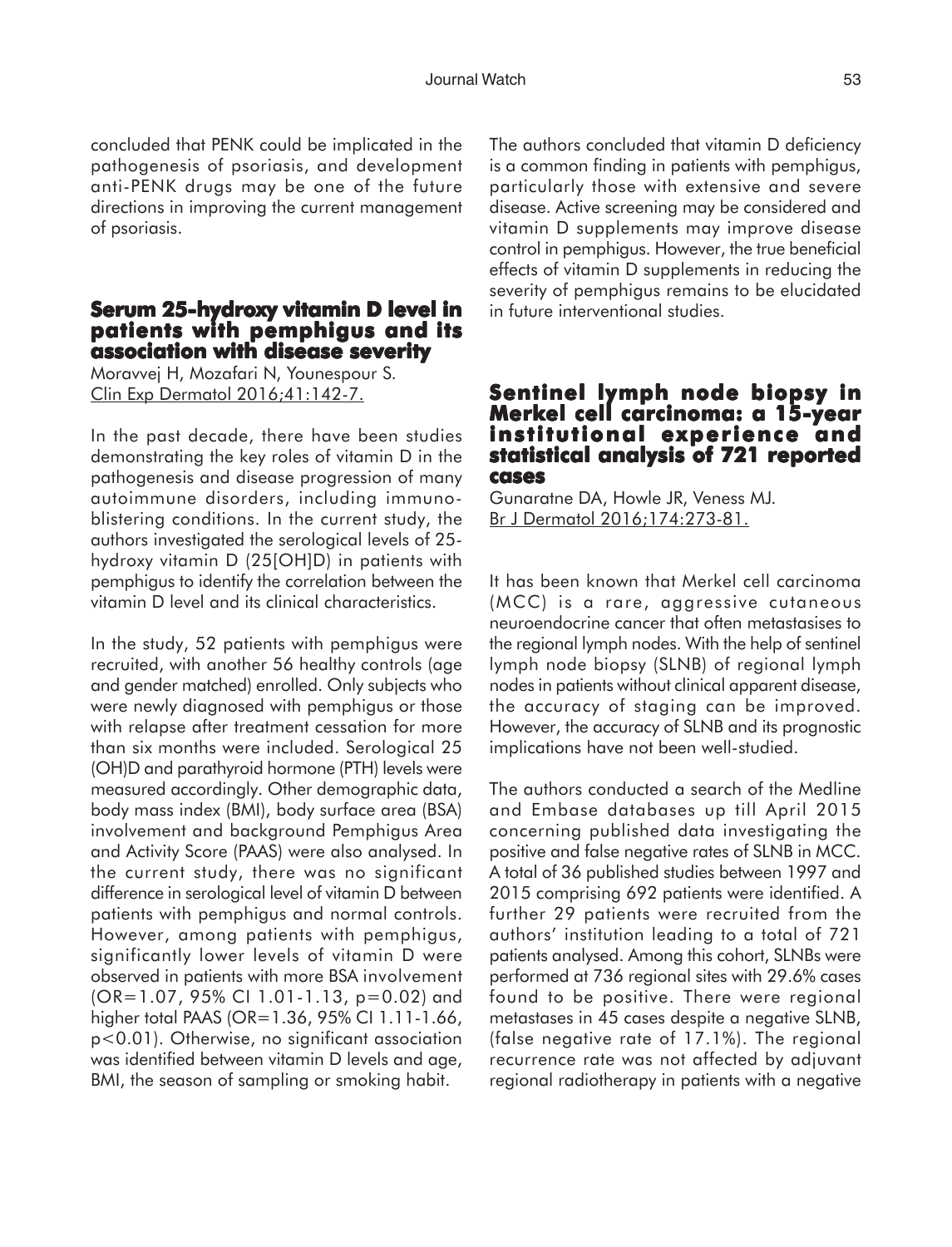$SLNB$  ( $p=0.31$ ), being in line with recent findings that regional therapy can be safely omitted in patients with a negative SLNB. Distant relapse occurred more frequently in cases with positive than in those with negative SLNB (17.6% vs. 7.3%, p<0.001).

In summary, the authors suggested that SLNB can help with the management of MCC. Adjuvant regional radiotherapy may not be needed in negative SLNB. Distant relapses were more common in patients with positive SLNB.

### **The first trial of CIM331, a humanized antihuman interleukin-31 receptor A antibody, in healthy volunteers and patients with atopic dermatitis to evaluate safety, to tolerability and pharmacokinetics of tolerability and of a single dose in a randomized, dose in a double-blind, placebo-controlled study**

Nemoto O, Furue M, Nakagawa H, Shiramoto M, Hanada R, Matsuki S, et al. Br J Dermatol 2016;174:296-304.

The sensation of itch is thought to be due to the cytokine interleukin-31 (IL-31). Few studies have investigated the safety and efficacy of blocking the IL-31 signal in humans for the reduction of pruritus in atopic dermatitis (AD). CIM331 is a humanised antihuman IL-31 receptor A (IL-31RA) monoclonal antibody, which binds to IL-31RA in order to inhibit the subsequent IL-31 from signalling.

The efficacy, the pharmacokinetics, safety, and tolerability of CIM331 in healthy Japanese and white volunteers, and Japanese patients with AD was investigated in this randomised, double-blind, placebo-controlled phase I/Ib study, in which CIM331 was given as a single dose subcutaneously. The primary outcomes were tolerability and safety. There were no serious adverse events (AEs), deaths, or discontinuations due to AEs found in the study. There was also no dose-dependent increase in the incidence of AEs in the study. An increased creatine phosphokinase was more common in the CIM331 groups, while among the healthy volunteers, all AEs occurred once in the placebo groups. In patients with AD, the pruritus visual analogue scale score was reduced by about 50% at week 4 with CIM331 with an increase in sleep efficiency and decrease the use of hydrocortisone butyrate. On the other hand, the pruritus visual analogue scale score was only reduced by 20% with placebo.

In summary, a single subcutaneous administration of CIM331 was well-tolerated in patients with AD and healthy volunteers as well as decreasing sleep disturbance, topical use of hydrocortisone and pruritus.

## **Clinically amyopathic dermatomyositis: clinical features, clinical features, response to medications and malignancy-associated risk factors in a specific tertiary-care-centre cohort**

Galimberti F, Li Y, Fernandez AP. Br J Dermatol 2016;174:158-64.

In amyopathic dermatomyositis (CADM) the cutaneous manifestations of DM are present but there is no muscle involvement.

The clinical features, response to drugs, and malignancy-associated risk factors in patients with CADM from a single tertiary-care centre were investigated in this study. A retrospective review of 44 patients with CADM with clinical and serological data prior to the start of treatment was performed. In the study, 18% of all patients with DM were CADM. Most CADM patients showed improvement with the first prescribed treatment, although most required additional medications for control. In addition, patients with malignancyassociated CADM were found to be more readily to have a cutaneous response with the first prescribed treatment than patients without malignancy (p=0.04). Interestingly, absence of malignancy was found to be associated with periungual erythema photosensitivity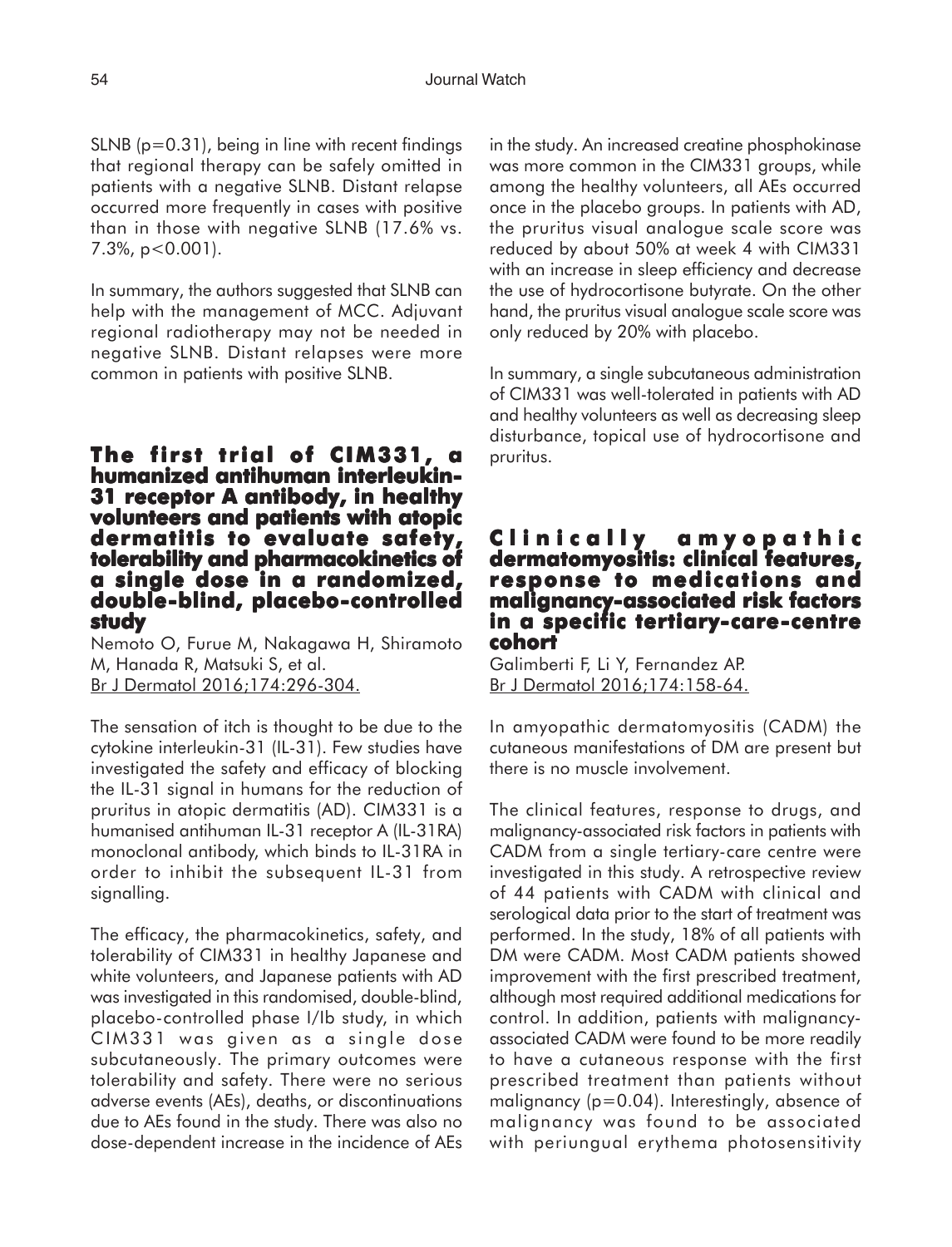$(p=0.03$  and  $p=0.02$ , respectively). Malignancy was found in six out of 44 patients.

The authors concluded that CADM is a significant subclass of DM. This study found differences in cutaneous manifestations and response to first treatment among patients with CADM with and without malignancy. This might suggest differences in pathophysiology among CADM subsets.

#### **Increased risk of cutaneous squamous cell carcinoma after vismodegib therapy for basal cell vismodegib for basal carcinoma**

Mohan SV, Chang J, Li S, Henry AS, Wood DJ, Chang AL.

JAMA Dermatol. Published online February 24, 2016. doi:10.1001/jamadermatol.2015.4330.

One form of the newer targeted treatment modalities of advanced basal cell carcinomas (BCCs) is smoothened inhibitor (SI), a hedgehog pathway inhibitor. It has been reported that cutaneous squamous cell carcinoma (CSCC) may develop after initiation of the SI vismodegib, the first SI to be approved by the US Food and Drug Administration for the treatment of advanced BCCs. However, there is still lack of evidence regarding this risk. This case-control study investigated the risk of developing a non-BCC malignancy after SI exposure in patients with BCC.

A total of 180 patients with BCC were identified. Fifty-five cases were exposed to vismodegib (cases), and 125 cases were not exposed (controls). The risk of developing a non-BCC malignancy for patients exposed to vismodegib was increased (hazard ratio 6.37; 95% CI, 3.39- 11.96; *p*<0.001). The median number of years between vismodegib initiation and the development of CSCC was 0.6 years (range, 0.1-2.0 years). The most common type of non-BCC second malignancy in both the cases and controls was CSCC. Larger prospective studies to confirm the findings of this case-control study are warranted.

The exact mechanism by which hedgehog inhibition may increase the risk of CSCC is unknown. Hedgehog pathway inhibition has been shown to activate the RAS/MAPK pathway. In view of the association between RAS pathway dysregulation and multiple human cancers, hedgehog pathway inhibition, such as vismodegib therapy, could promote the development of CSCC and other secondary cancers. Regarding the increased risk for CSCC after vismodegib therapy, the author stressed the importance of continued skin surveillance after initiation of vismodegib treatment in patients with advanced BCCs.

## **Risk of nonmelanoma skin cancer associated with the use of with the use of immunosuppressant and biologic agents in patients with a history of autoimmune disease and nonmelanoma skin cancer**

Scott FI, Mamtani R, Brensinger CM, Haynes K, Chiesa-Fuxench ZC, Zhang J, et al. JAMA Dermatol 2016;152:164-72.

Immunosuppressive therapies (methotrexate, thiopurines, and tumour necrosis factor α) are the current standard treatments of rheumatoid arthritis (RA) and inflammatory bowel disease (IBD). These medications are associated with dermatologic malignancy, in particular nonmelanoma skin cancer (NMSC) or squamous cell tumours. For patients with a prior history of malignancy, there are limited data regarding the effect of these medications on the risk of cancer recurrence or a second primary tumour. This is a retrospective cohort study investigating the risk of a second NMSC in patients with RA or IBD exposed to methotrexate, thiopurines, or biologic agents.

A total of 6,841 subjects with RA and 2,788 with IBD were studied. The incidence rate of a second NMSC per 1000 person-years was 58.2 (95% CI 54.5-62.1) and 58.9 (95% CI 53.2-65.2) in patients with RA and IBD respectively. It was found